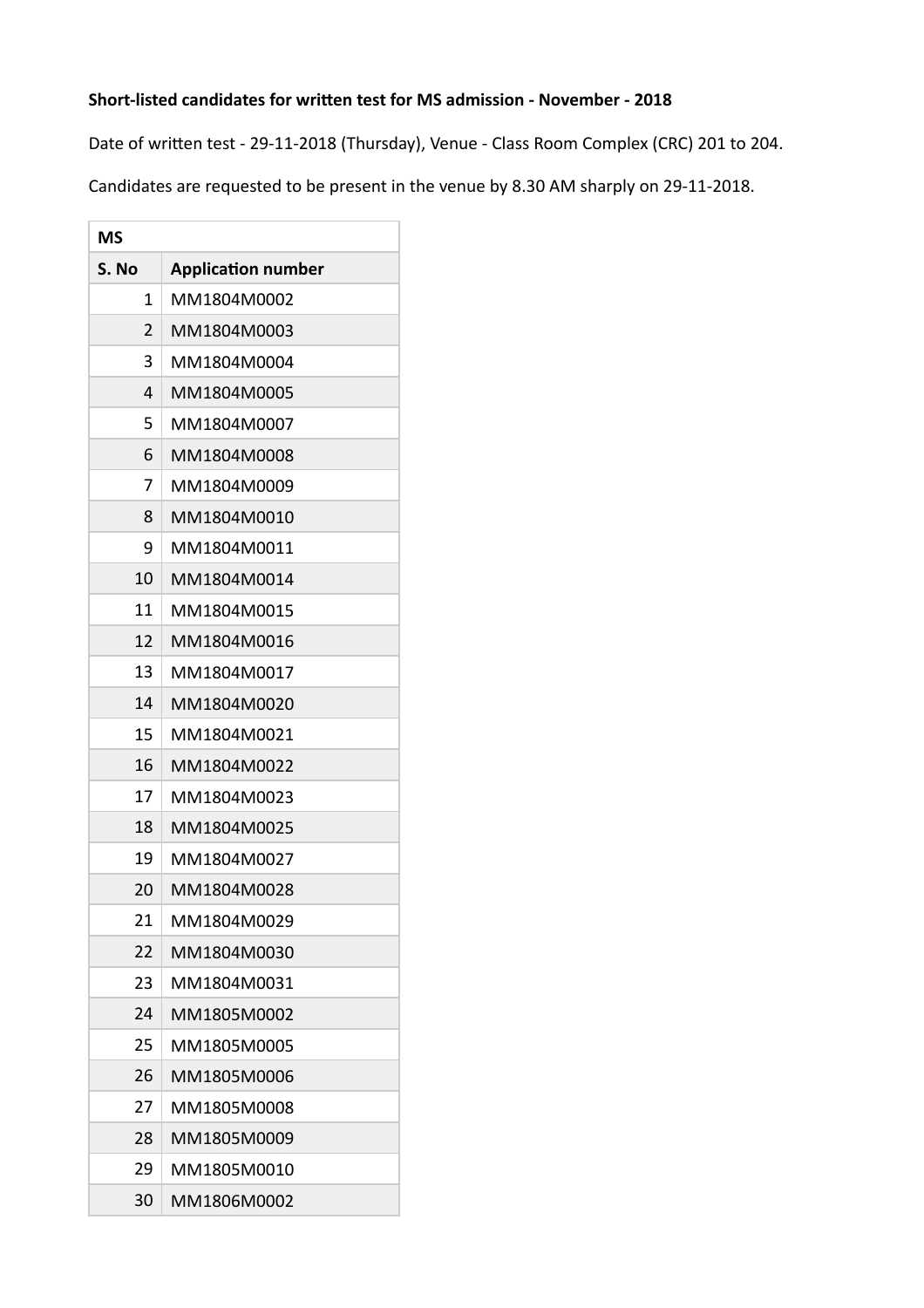| 31 | MM1806M0003 |
|----|-------------|
| 32 | MM1806M0004 |
| 33 | MM1806M0005 |
| 34 | MM1807M0001 |
| 35 | MM1807M0002 |
| 36 | MM1807M0004 |
| 37 | MM1807M0010 |
| 38 | MM1808M0001 |
| 39 | MM1808M0003 |
| 40 | MM1808M0004 |
| 41 | MM1809M0001 |
| 42 | MM1809M0003 |
| 43 | MM1809M0005 |
| 44 | MM1809M0006 |
| 45 | MM1809M0007 |
| 46 | MM1809M0008 |
| 47 | MM1809M0011 |
| 48 | MM1809M0012 |
| 49 | MM1809M0013 |
| 50 | MM1809M0014 |
| 51 | MM1809M0015 |
| 52 | MM1810M0001 |
| 53 | MM1810M0003 |
| 54 | MM1810M0004 |
| 55 | MM1810M0005 |
| 56 | MM1810M0006 |
| 57 | MM1810M0007 |
| 58 | MM1810M0010 |
| 59 | MM1810M0011 |
| 60 | MM1810M0012 |
| 61 | MM1810M0013 |
| 62 | MM1810M0014 |
| 63 | MM1810M0016 |
| 64 | MM1810M0017 |
| 65 | MM1810M0018 |
| 66 | MM1810M0019 |